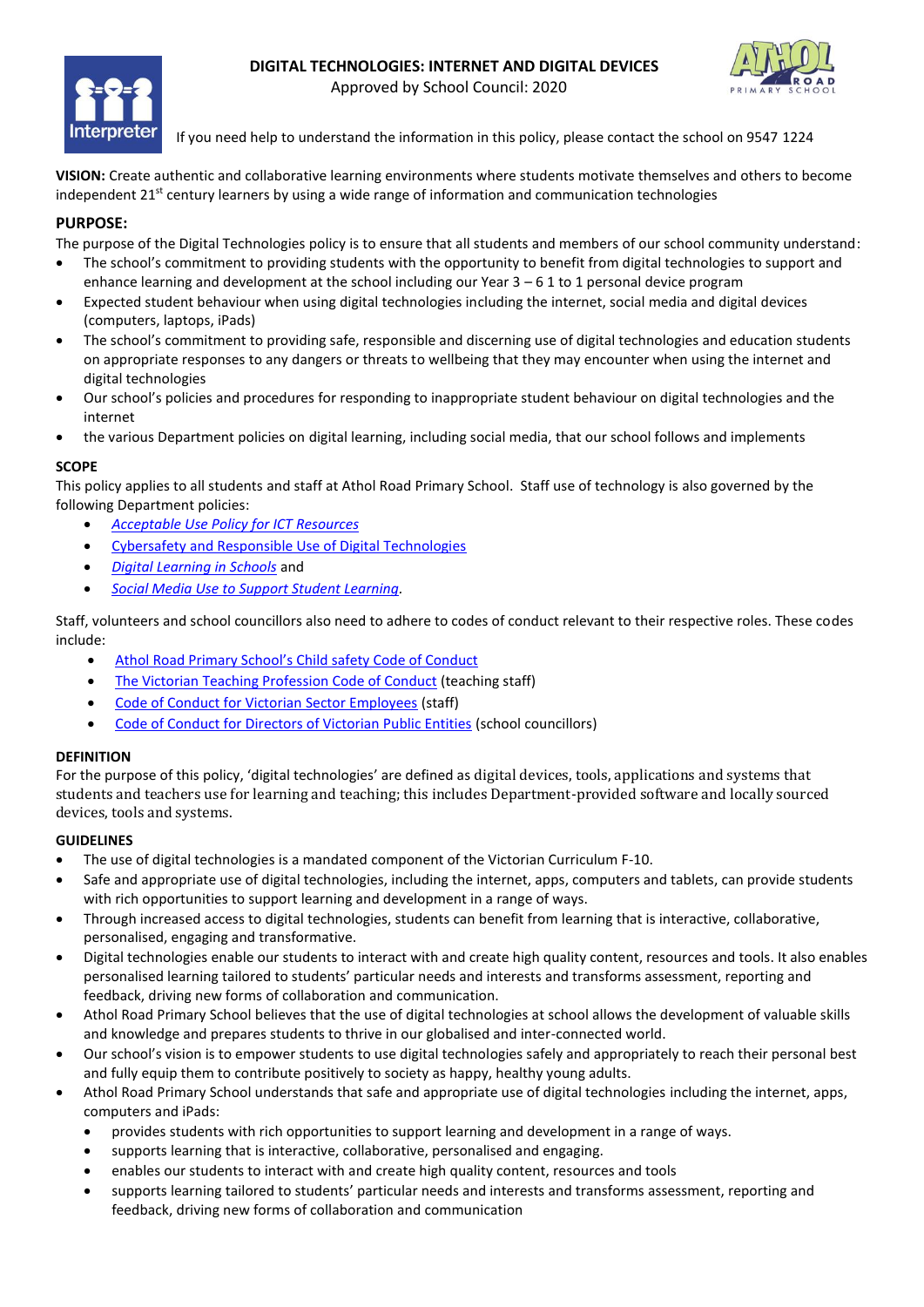- allows the development of valuable skills and knowledge and prepares students to thrive in our globalised and interconnected world.
- The school actively supports student access to the wide variety of information resources available, accompanied by the development of the skills necessary to filter, analyse, interpret and evaluate information
- All staff and students will have censorship filtered internet access
- All staff and Year 3 6 students will have email access with their own password protected internet account and log on
- Access is a privilege that infers responsibility and not simply a right to be expected
- An Internet Acceptable Use Protocol is required to be signed each year
- All persons under the age of 18 years, wishing to access the school computers, are required to have signed the protocol agreement and gained permission of a member of the teaching staff
- The school reserves the right to:
	- deny access to any user deemed to be in breach of policy guidelines
	- effectively and responsively address any issues or incidents that have the potential to impact on the wellbeing of our students
	- educate our students about digital issues such as privacy, intellectual property and copyright, and the importance of maintaining their own privacy and security online
	- have an Acceptable Use Agreement outlining the expectations of students when using digital technologies for their schoolwork
	- refer suspected illegal online acts to the relevant law enforcement authority for investigation
	- support parents and carers to understand the safe and responsible use of digital technologies and the strategies that can be implemented at home through regular updates in our newsletters, website/school portal
- All users are required to abide by the generally accepted rules of network etiquette including:
	- using appropriate language
	- not revealing personal address or phone numbers of self, other students or colleagues
	- using the network in such a way not to disrupt the use of the network by other users
- Athol Road Primary School
	- makes no warranty of any kind, expressed or implied, for the service provided
	- accepts no responsibility for the accuracy or quality of information obtained through its services
	- prohibits vandalism (malicious attempt to harm, modify and/or destroy data of another user) and harassment (persistent annoyance of another user or interference with another user's work)
	- prohibits use of commercial activities
		- prohibits transmission of any material in violation of school, DEECD policy or Federal or State regulation including, but not limited to, copyright material, threatening and obscene material
- Security problems on the internet are to be directed to the system administrator immediately

## **IMPLEMENTATION**

- Students in Years 3-6 have access to a Google G-Suite cloud account
- All staff have access to a Google G-Suite cloud account
- Students are permitted to access the Internet only after the Internet protocol has been signed by both parents and students
- It is the responsibility of school personnel to ensure that information stored in G-Suite meets legal requirements and standards of general practice in relation to copyright, safety and decency
- Teachers will be responsible for making sure all digital work is monitored regularly for accuracy, appropriateness, grammar and spelling
- Use of computers, mobile devices and associated hardware will be supervised by staff
- Use of Gmail [email] is restricted to educational use only
- Violation of the policy will result in:
	- Step 1: Banned from computer use for one week, a time out and letter to parents
	- Step 2: Banned from computer use for one month, no Reward Day and letter to parents
	- Step 3: Banned from computer use for one term, meeting with parents, teacher and Principal/Assistant
	- Uploading of web page content will be the role of the Digital Learning Manager
- All students and staff will be responsible for notifying their teacher of any inappropriate material
- Privacy of all users must be recognised and respected at all times. When identifying students, only the student's first name is to be used
- Staff must complete a Privacy Impact Assessment for all online services used by students
- Digital technologies, if not used appropriately, may present risks to users' safety or wellbeing. At Athol Road Primary School, we are committed to educating all students to use digital technologies in ways that respect the dignity of ourselves and others and promote full flourishing for all, equipping students with the skills and knowledge to navigate the digital world.
- Distribution of school owned devices to students and personal student use of digital technologies at school will only be permitted where students and their parents/carers have completed a signed Acceptable Use Agreement.